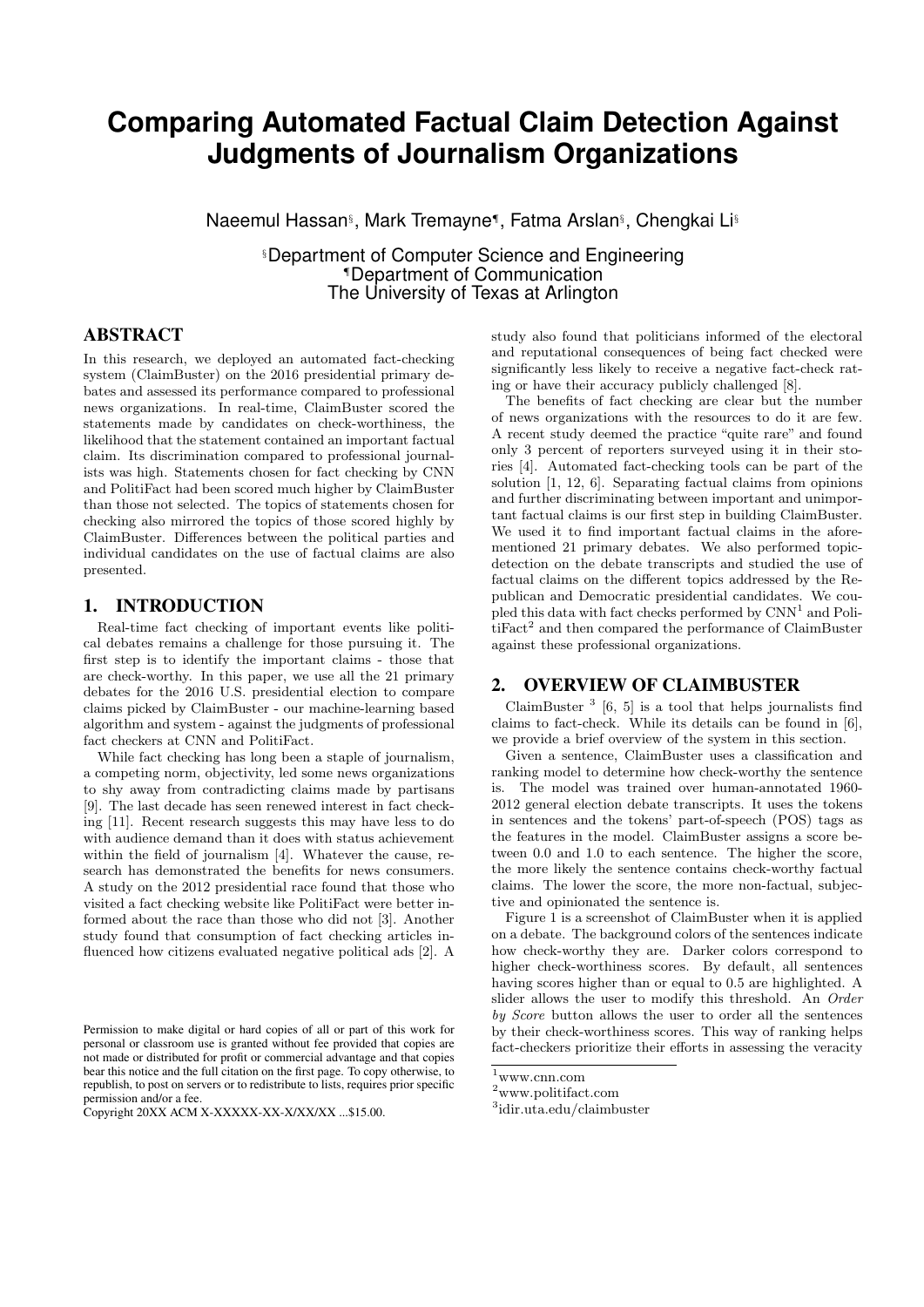

Figure 1: ClaimBuster platform

0.4

of claims. Thus, ClaimBuster will free journalists from the time-consuming task of finding check-worthy claims, leaving them with more time for reporting and writing.

## 3. PREPARATION FOR THE STUDY

Using the 21 primary debates, we compared ClaimBuster against the human fact-checkers at several popular factchecking organizations. We are interested in testing the hypothesis that the claims picked by ClaimBuster are also more likely to be fact-checked by professionals. If the hypothesis is true, we can expect ClaimBuster to be effective in assisting professionals choose what to fact-check and thus helping improve their work efficiency.

#### 3.1 Data Collection

There have been 12 Republican<sup>4</sup> and 9 Democratic primary debates in the 2016 U.S. presidential election. The debates featured as many as 11 Republican Party candidates and 5 Democratic Party candidates at the beginning, respectively. These debates took place between August, 2015 and April, 2016. We collected the transcripts of all these debates from several news media websites, including Washington Post, CNN, Times, and so on. There are a total of 30737 sentences in the 21 transcripts. We pre-processed these transcripts and identified the speaker of each sentence. Furthermore, we identified the role of the speaker. Sentences spoken by debate moderators were excluded from the study presented in this paper.

## 3.2 Finding Check-worthy Factual Claims

<sup>4</sup>We only considered the "prime time" debates which included the more popular candidates.



Figure 2: Distributions of ClaimBuster scores over all the sentences for both parties



Figure 3: Distributions of ClaimBuster scores over all the sentences for the major candidates

We use ClaimBuster to calculate the check-worthiness scores of the sentences and thereby identify highly check-worthy factual claims. Figure 2 shows the distributions of Claim-Buster scores on all the sentences for both political parties. The distributions for the two parties are similar. One distinction is that the distribution for the Republican Party has a higher peak and a slightly thinner right tail than the distribution for the Democratic party. There are 776 check-worthy factual claims spoken by the Republicans with ClaimBuster scores over 0.5. This is 5.06% of all the sentences spoken by the Republican candidates. From Democrat candidates, there are 484 (6.73%) sentences with Claim-Buster score higher than 0.5.

Figure 3 shows the check-worthiness score distributions for the major candidates (nomination winners and runnerups) from both parties. Among these four candidates, Donald Trump appears to have presented less number of highly check-worthy factual claims (ClaimBuster score  $\geq$  0.5) than the other three candidates. He has used more non-factual sentences (ClaimBuster score  $\leq$  0.3) compared to the other candidates.

## 3.3 Topic Detection

From each of the 21 debates, the 20 highest-scoring sentences were selected and manually placed in topic categories, a modified version of the most important problems (MIP) used by Gallup and other researchers for decades [7, 10, 13]. The major topics in the primary debates were: economy, crime, international affairs, immigration, health care, social issues, education, campaign finance, environment, Supreme Court, privacy and energy. Some of these topics were further broken down into subtopics. The 420 sample sentences were used to cultivate a list of keywords most often found for each of these topics. For example, the keywords for subtopic "abortion" were abortion, pregnancy and planned parent-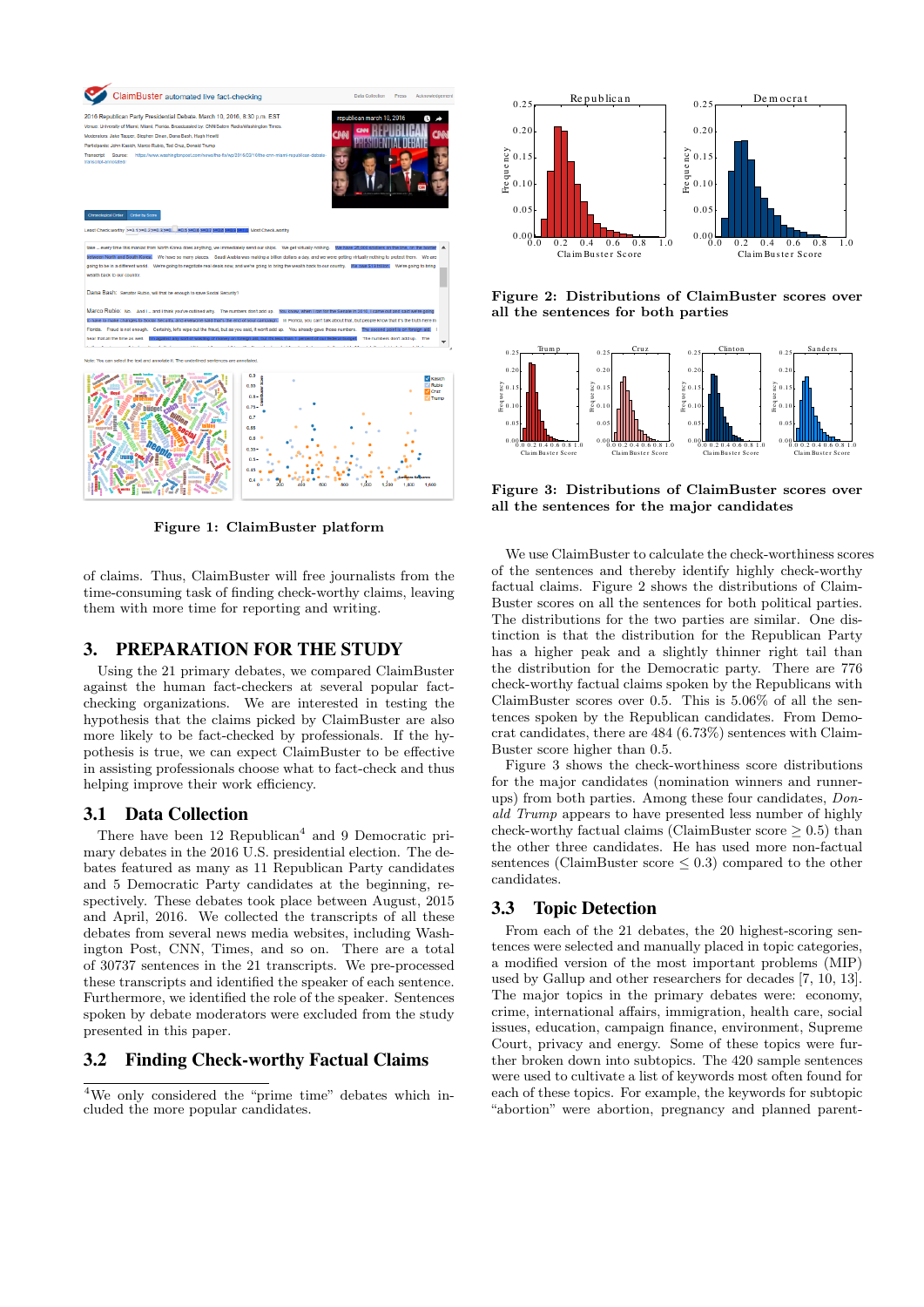| $ $ Platforms $ avg(YES) avg(NO) $ t-value $ p$ -value |             |        |                        |
|--------------------------------------------------------|-------------|--------|------------------------|
| CNN                                                    | $\pm 0.433$ | 10.258 | $ 21.137 1.815E-0.98 $ |
| PolitiFact 0.438                                       |             | 0.258  | 16.362   6.303E-060    |

Table 1: Score differences between sentences factchecked and those not chosen for checking



Figure 4: Distribution of verdicts for each party

hood. Some topics had a small number of keywords, others had more than 20.

A topic-detection program is created to detect each debate sentence's topic. Provided a sentence, the program computes a score for each topic in our list based on presence of each topic's keywords in the sentence. The score is the total number of occurrences of such keywords. The sentence is assigned to the topic attaining the highest score among all the topics. However, if the highest score is lower than a threshold (two occurrences of topic keywords), the program does not assign any of the topics to the sentence. If there is a tie between two or more topics, the program uses the topic of the preceding sentence if it matches one of the tied topics. Otherwise, it randomly picks one of the tied topics.

In order to evaluate the above approach to detect topics, we created ground-truth data for one Republican debate and one Democratic debate. We only used sentences with at least 0.5 ClaimBuster score. In our ground-truth data for the Democratic debate, there are 52 sentences and 39 of them are labeled with a topic. The program detected topics for 27 of the 39 sentences and only one sentence was assigned with a incorrect topic. For the Republican debate ground-truth data, there are 62 sentences and 44 sentences are labeled with a topic. The program found topics for 30 out of the 44 sentences and 5 of these sentences were mis-classified.

We applied the topic detection program on all remaining sentences of these debates. The topics of the sentences allow us to gain better insight into the data. The results of our study which leverages the detected topics are reported in Section 4. The high accuracy of the topic-detection program on the ground-truth data gives us confidence on the results.

### 3.4 Verdict Collection

We used CNN and PolitiFact as the means for comparing ClaimBuster's results. These two organizations were selected because each identifies claims they judge to be worth checking and then rates each claim on a truthfulness scale. The verdicts for CNN are true, mostly true, true but misleading, false or it's complicated. PolitiFact uses true, mostly true, half true, mostly false, false and "pants on fire" (egregiously false). Other organizations focus specifically on false or misleading claims only (Factcheck.org) or write about debate statements they found interesting or suspicious (Washington Post) which makes a comparison to ClaimBuster prob-



Figure 5: Distribution of verdicts for each major candidate



Figure 6: Distribution of topics over all the sentences for each party

lematic.

For each of the 21 debates CNN and PolitiFact prepared a summary of the factual claims they chose to check and rendered a verdict on them. We collected all of these verdicts, 224 from CNN and 118 from PolitiFact.

Table 1 shows scores given by ClaimBuster to the claims fact-checked by CNN and PolitiFact. The ClaimBuster average for sentences fact-checked by CNN is 0.433 compared to 0.258 for those sentences not selected by CNN, a statistically significant difference. Likewise, the ClaimBuster average for sentences checked by PolitiFact is 0.438 compared to 0.258 for those not selected, also a significant difference. The results of these comparisons demonstrate the utility of Claim-Buster in identifying sentences likely to contain important factual claims.

Figure 4 shows, for each party, the number of fact-checks of different veracity by CNN and PolitiFact. Figure 5 shows number of fact-checks for each major candidates. One observation is, Donald Trump has presented more Pants on Fire, False and Mostly False factual claims than other candidates according to PolitiFact. Similar observation is also evident according to CNN.

## 4. RESULTS

With the ClaimBuster score, topic and veracity of the sentences at hand, we study the relation among these and try to find answers to questions such as which candidate presented more factual claims pertaining to a certain topic compared to others and so on.

Figure 6 shows the distribution of topics among sentences for each party. Republican candidates are more vocal about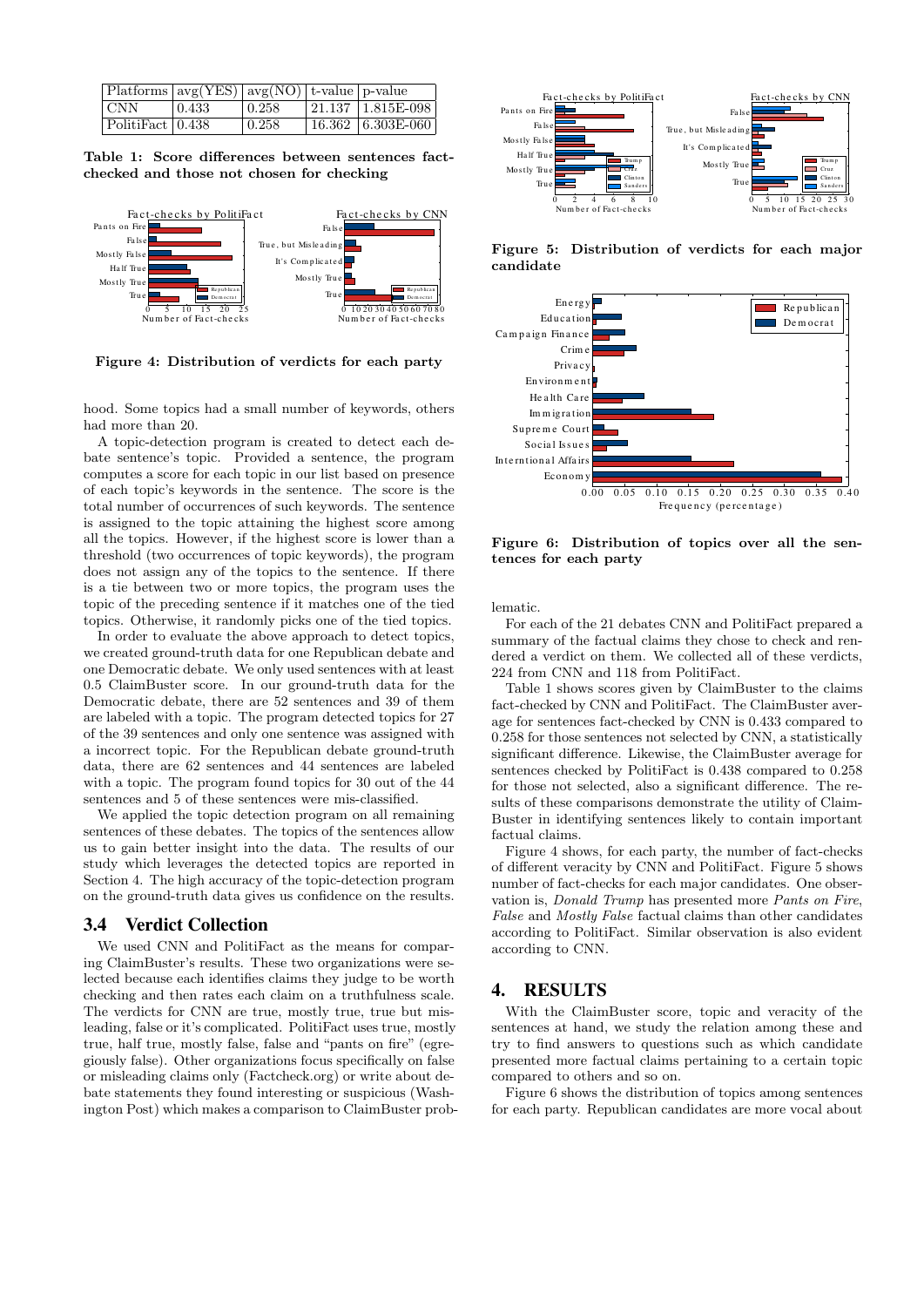

Figure 7: Distribution of topics over all the sentences from the major candidates



Figure 8: Distribution of topics over sentences scored high  $(≥ 0.5)$  by ClaimBuster

Economy, International Affairs, and Immigration compared to the Democrats. On the other hand, Democrats are more vocal on Energy, Education, Social Issues and Health Care. We roll down to the candidate level and try to understand the most vocal candidates on each of the topics. Figure 7 shows the topic distribution for each major candidate. Bernie Sanders was the most vocal on Social Issues among the candidates. Ted Cruz spoke significantly more on International Affairs compared to other candidates.

We analyzed the check-worthiness of the sentences of each topic. Figure 8 shows the topic distribution of sentences having ClaimBuster score  $\geq 0.5$ . This figure explains how often the candidates used factual claims while speaking about different topics. For example, both Donald Trump and Bernie Sanders presented significantly more check-worthy factual claims relating to the Economy compared to their debate competitors.

Figure 9 shows the topic distribution of sentences having



Figure 9: Distribution of topics over sentences scored low  $(\leq 0.3)$  by ClaimBuster

ClaimBuster score  $\leq$  0.3. This figure explains how much the candidates spoke about different topics without presenting factual claims. One interesting observation derived from Figures 8 and 9 is that Republican candidates spoke about Health Care but used fewer factual claims regarding this topic. On the other hand, Democratic candidate Hillary Clinton presented factual statements related to Environment rather than presenting non-factual, subjective statements.

Figure 10 shows the topic distributions of CNN, PolitiFact sentences as well as of highly check-worthy factual sentences (ClaimBuster score  $> 0.5$ ). This figure signifies that there are strong similarities between ClaimBuster and the fact-checking organizations. ClaimBuster tends to give high scores to the topics which CNN and PolitiFact tend to choose for fact checking. For example, all three have about 50 percent of the fact checks (or high ClaimBuster scores) associated with Economy, about 14 percent for International Affairs, about 10 percent for Immigration and 4 percent for Crime. One topic where ClaimBuster showed a difference with the human fact-checkers was Social Issues. That topic represented about 9 percent of the CNN and PolitiFact factchecks but only about 2 percent of the highly scored Claim-Buster sentences.

### 5. WORK IN PROGRESS

We look forward to making progress on several fronts in building ClaimBuster in the future. We are applying Claim-Buster on Australian Parliament Hansard<sup>5</sup>. This will facilitate fact-checking statements made by the members of parliament.

Building a repository of fact-checks done by professionals is also in our agenda. This will enable automatic matching of claims during a live event with known fact-checks in the repository and instantly informing the audience about the claims' veracity.

We are also studying claims found in the media about various domains such as politics, sports and so on. Particularly,

<sup>5</sup>http://www.aph.gov.au/Parliamentary Business/Hansard